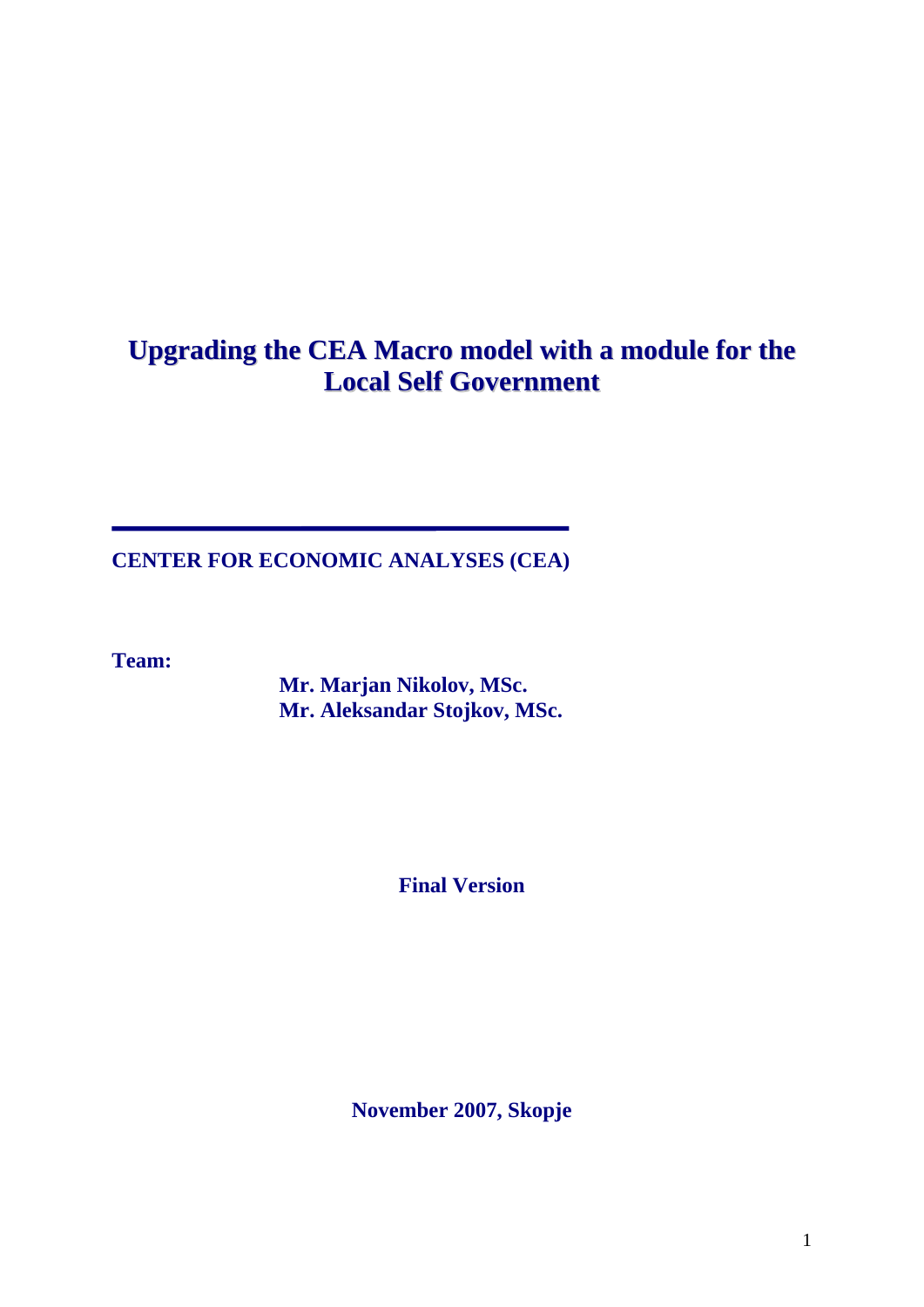### **Cover Letter**

#### TO: **Ms. Filip Blazeski**  USAID BEA Project

Date: November 2007

Dear Mr. Blazeski,

<u>.</u>

I hereby submit the Final version of the work, conducted under the auspices of the project "Upgrading the CEA Macro model<sup>[1](#page-1-0)</sup> with a module for the Local Self Government-LSG".

This report explains the LSG Module as such, its main assumptions, linkages with the core CEA Macro model and the transmission mechanisms for LSG impact on the Macedonian economy in the model.

I sincerely hope that the study will meet your expectations and will lay the foundations of our further cooperation.

Yours sincerely,

Marjan Nikolov, MSc

President of CEA

<span id="page-1-0"></span> $1$  Originally this was the Macroabc model developed through USAID financial assistance together with the MMC from Holland.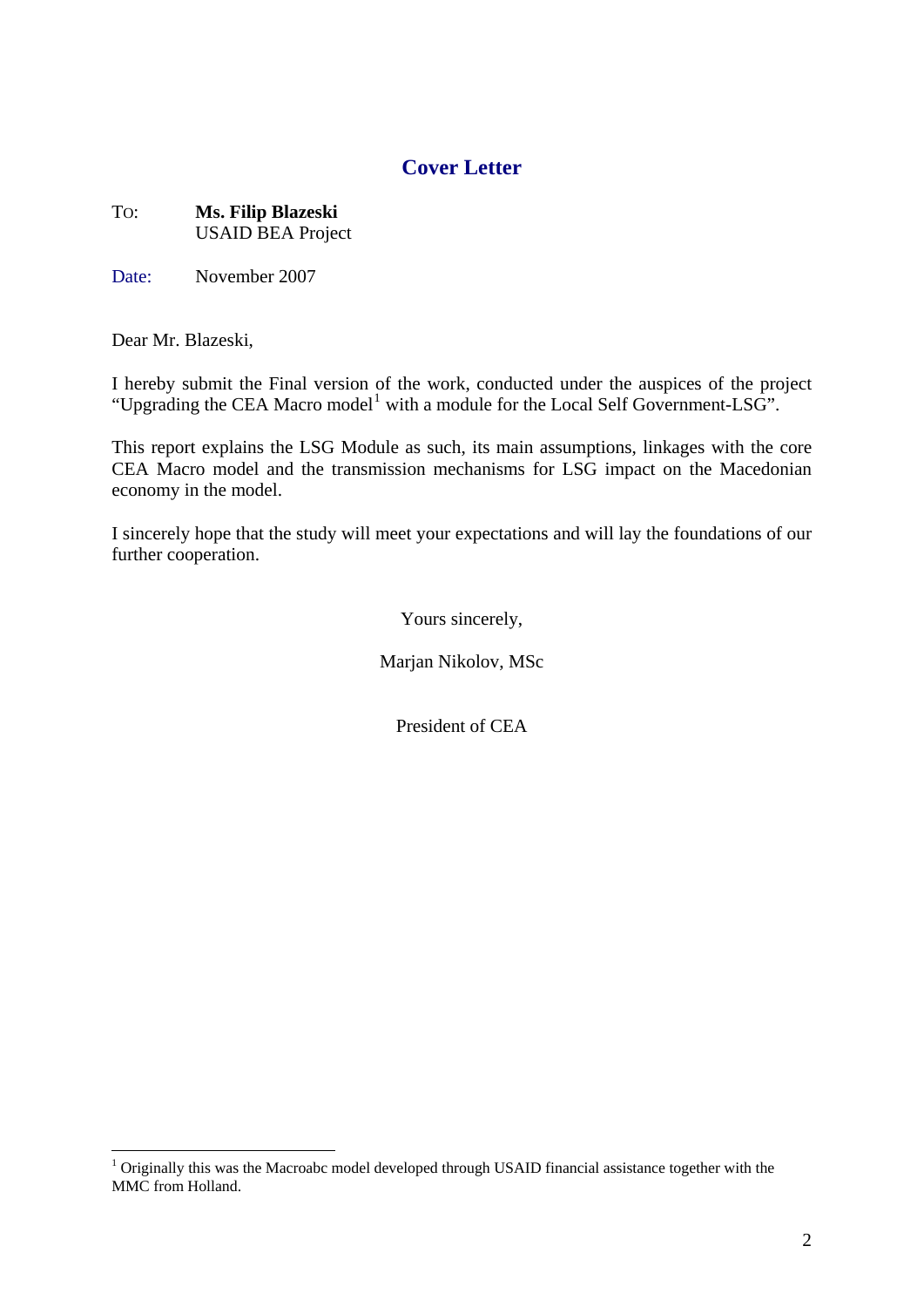### **INTRODUCTION**

During 19-25 August 2007 at MMC's office in The Hague – The Netherlands, five economists from Macedonia built further the CEA Macro model.

The CEA Macro model consists of a database, using data from Annual Economic Report, [www.finance.gov.mk,](http://www.finance.gov.mk/) [www.imf.org,](http://www.imf.org/) [www.nbrm.gov.mk](http://www.nbrm.gov.mk/) and National Accounts of State Statistical Office Macedonia. In August 2007 a new sheet SOURCE his been made. The model file itself uses the consistency framework of Macroabc model originated from 2003. The coefficients in the behavioral equations initially were based on the Euralyse model (Macroabc for 15 EU countries), then calibrated, using the Macedonian data. More on the model and the visit to The Netherlands can be find at [www.cea.org.mk](http://www.cea.org.mk/) and the there attached proceeding paper.

#### **THE NEED FOR LSG MODULE IN THE CEA MACRO MODEL**

With the fiscal decentralization process the municipalities obtained increased competencies in the local economic development and increased responsibilities in the social, education and health areas. With undertaking of new competencies the municipalities become directly responsible to provide services to their citizens and foster local businesses. In that regard, it becomes essential to better understand the role of the local self-government (LSG) in planning the economic development and their influence over overall national economy. This especially becomes true when the LSG will start to generate debt in order to reach the targets of their capital investment plans. Thus, the central government will need to make policy decisions that will require input as of the role of the local government in Macedonia on macroeconomic stability, economic growth, regional misbalances etc.

### **DATA**

For the purpose of building the LSG module we took the budget data for the LSG in Macedonia for the period of 2000 – 2006. The source of data is the Ministry of Finance, reclassified according to the IMF methodology on the Government Finance Statistics (GFS). The budget items presentation is illustrated in the next table:

| <b>Total LSG Revenue</b>                  | <b>Total LSG Expenditure</b>    |  |  |  |  |
|-------------------------------------------|---------------------------------|--|--|--|--|
| Tax revenue                               | Wages and allowances            |  |  |  |  |
| Personal income tax                       | Goods and non-labour services   |  |  |  |  |
| Other tax revenue                         | <b>Current transfers</b>        |  |  |  |  |
| Non-tax revenue                           | Interest payments               |  |  |  |  |
| Capital revenue                           | - on non-resident debt          |  |  |  |  |
| Transfers from other levels of government | - on domestic debt              |  |  |  |  |
|                                           | - on other levels of government |  |  |  |  |
|                                           | Capital expenditure             |  |  |  |  |
|                                           | Acquisition of capital assets   |  |  |  |  |
|                                           | Capital transfers               |  |  |  |  |
|                                           |                                 |  |  |  |  |
| <b>LSG</b> overall balance                |                                 |  |  |  |  |

**Table 1 - LSG budget categories in accordance with the GFS classification**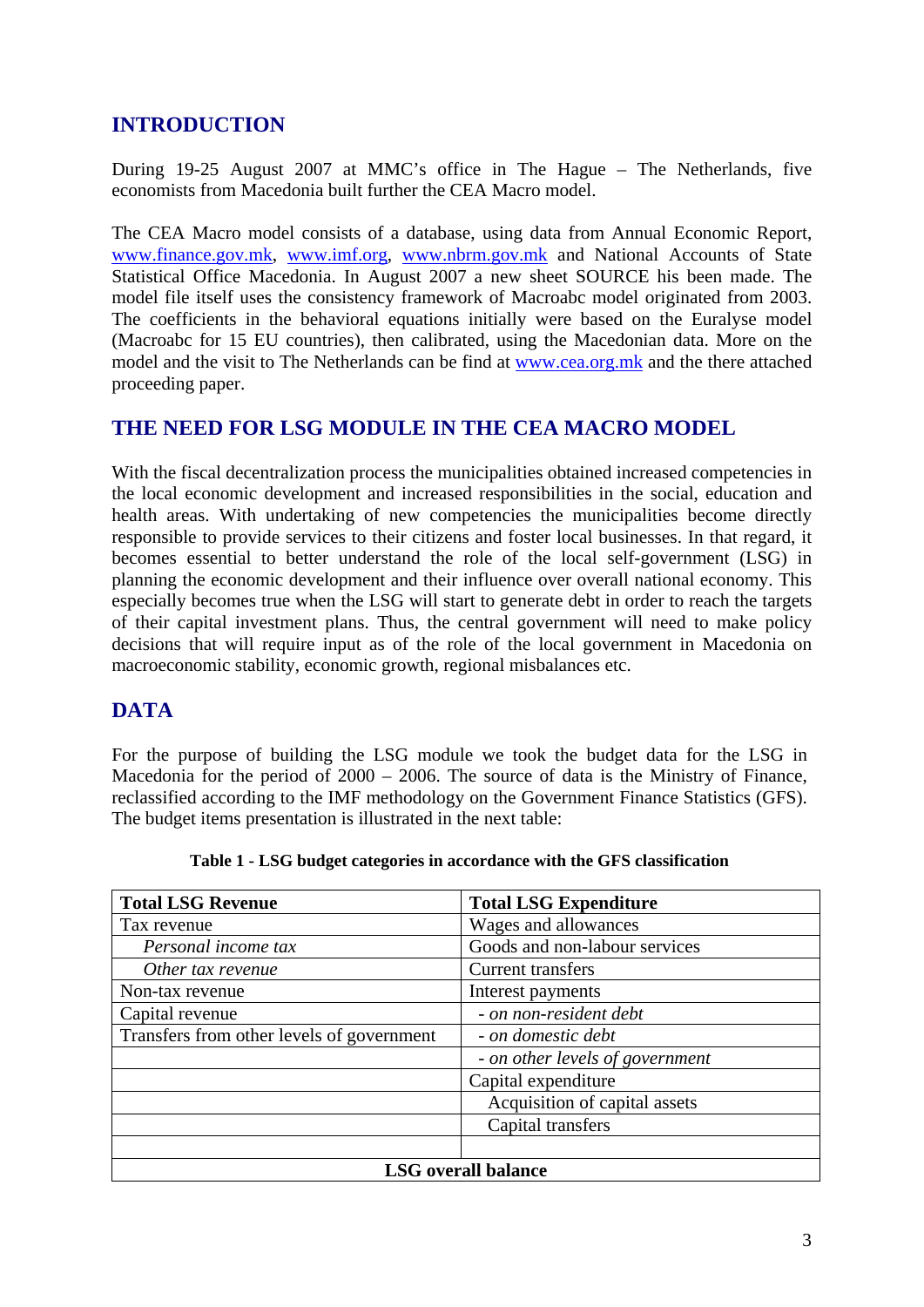| <b>LSG Financing</b>     |                        |  |  |  |  |  |
|--------------------------|------------------------|--|--|--|--|--|
| <b>Inflows</b>           | <b>Outflows</b>        |  |  |  |  |  |
| Domestic borrowing       | Repayment of principal |  |  |  |  |  |
| <b>Bank borrowing</b>    |                        |  |  |  |  |  |
| Sale of securities       |                        |  |  |  |  |  |
| Other domestic financing |                        |  |  |  |  |  |
| Foreign borrowing        |                        |  |  |  |  |  |

### **LINKAGES WITH THE CORE CEA MACRO MODEL**

We linked the LSG data so that it is a part of the general government and not the market sector. In this way, the LSG sector becomes implicitly incorporated into the behavioral equations of the core CEA Macro model.

The following corrections were taken in the model for the LSG module forecasting.

Balance of non-tax revenue of general government (row 138) now includes LSG data Direct taxes on households within general government data (row 141) now includes LSG data

Net material consumption (row 143) now includes LSG data

Public investment (row 144) now includes LSG capital expenditure

Wages and salaries (row 145) now includes the wage bill of LSG

Profit income (row 146) now includes interest payments by LSG

The effects of domestic borrowing of the LSG can be simulated in the SIM in % change year on year

The effects of foreign borrowing of the LSG can be simulated in the SIM in % change year on year

The effects of sale of securities by the LSG can be simulated in the SIM in % change year on year

Interest payments on non-resident debt in row 103 depends on the long-term interest rate

Interest payments on domestic debt in row 104 depends on long-term interest rate

Interest payments on other levels of government in row 105 depends on the short-term interest rate

#### **TRANSMISSION MECHANISMS OF THE LSG IMPACT TO THE ECONOMY**

It was assumed that the LSG debt will add to the gross government debt. Moreover, the general government budget balance now includes the LSG budget balance, which is in line with the international standards. In this way the transmission mechanisms from the core model and their impact on the economy now include the LSG government actions as well.

Row 123 on gross government debt in Start model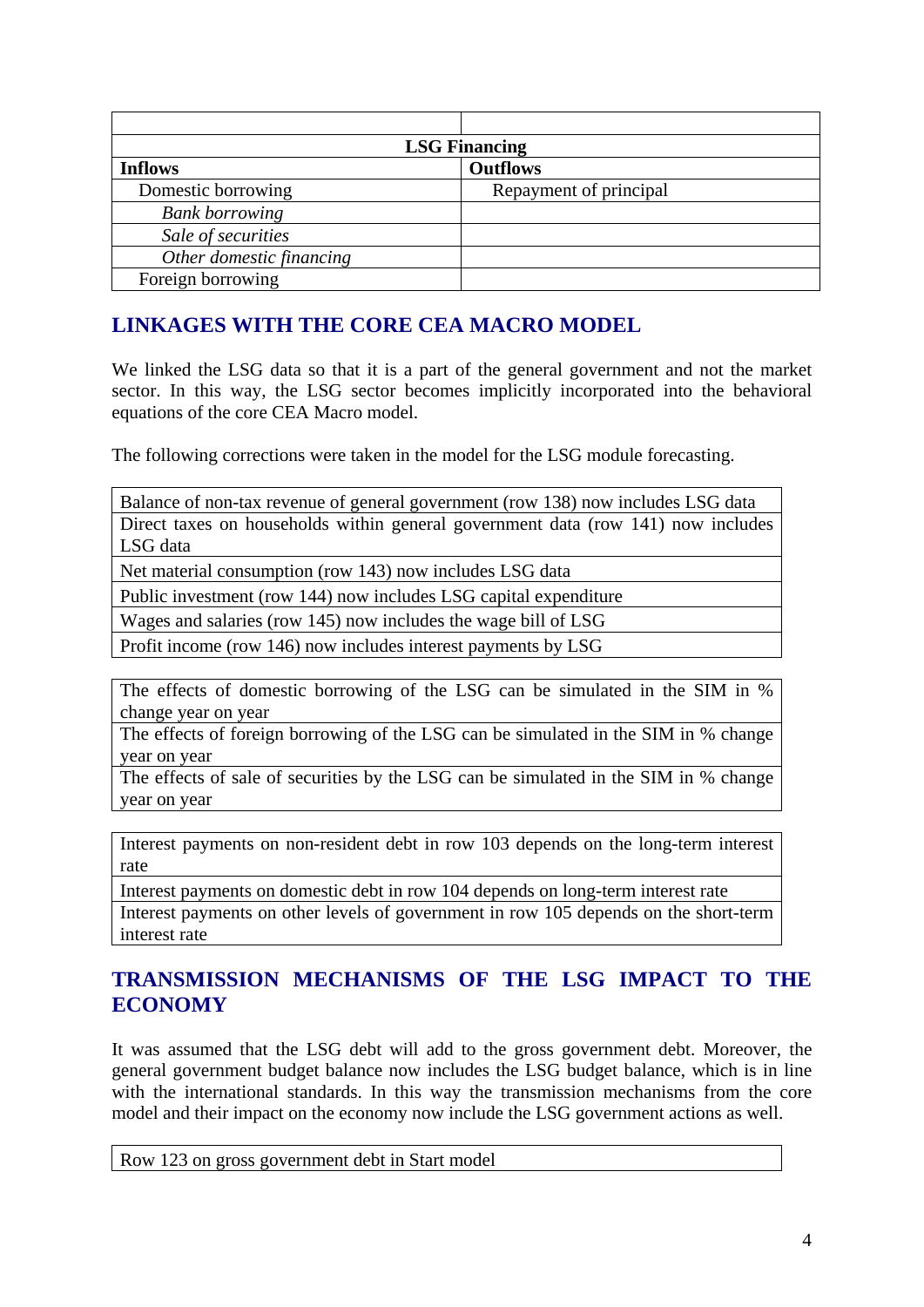Row 145 formula updated with LSG budget balance

# **MACROABC FRAMEWORK**

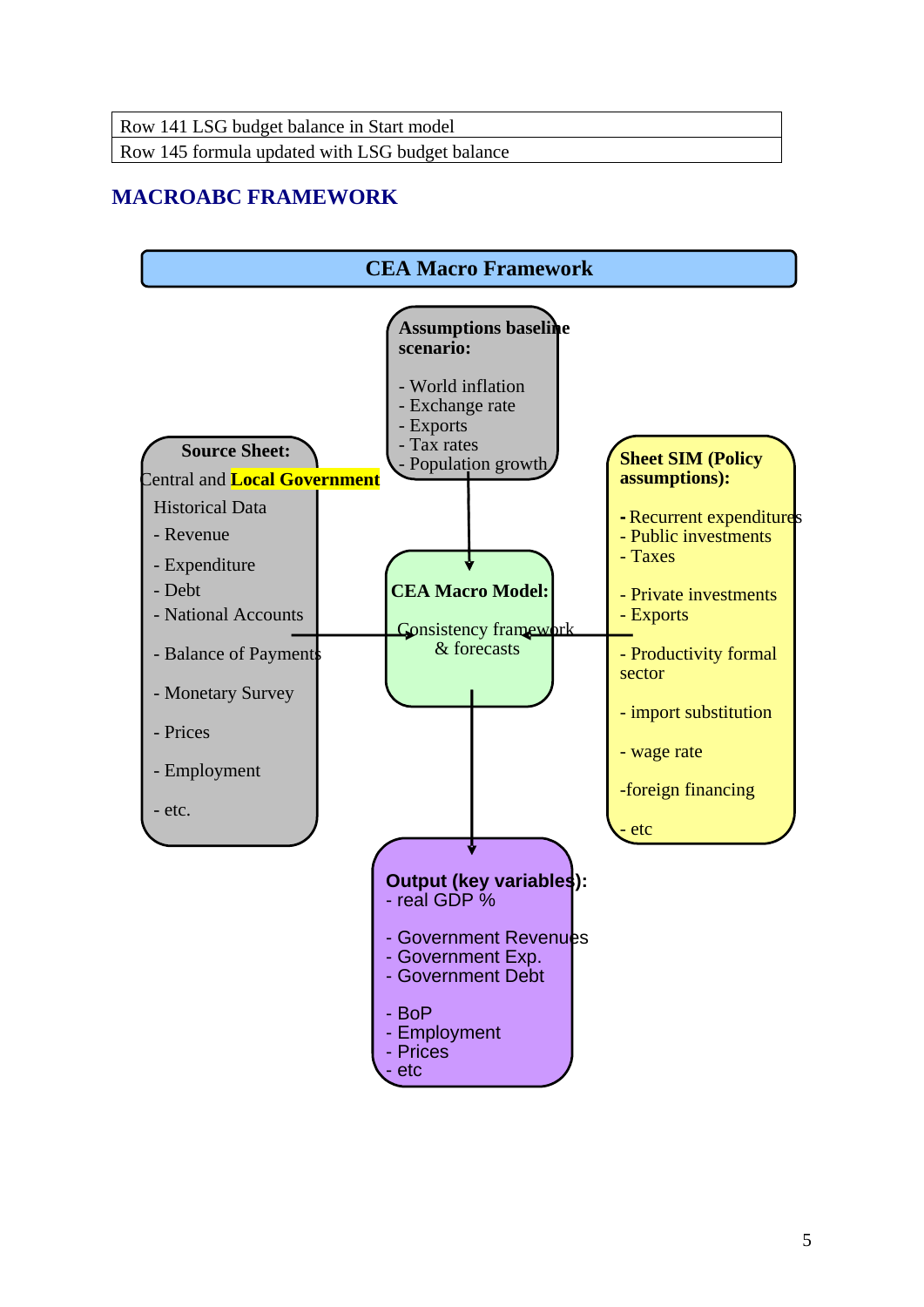### **THE FINAL RESULTS OF THE PROJECT**

- $\triangleright$  Data on LSG has been assembled and presented in line with the international standards (IMF's Government Finance Statistics classification)
- $\triangleright$  CEA Macro model has been updated with the new LSG module
- $\triangleright$  Linkages with the core CEA Macro model established and tested
- $\triangleright$  New baseline medium-term scenario and variants have been successfully tested.
- ¾ USAID, Macedonian Government and CEA have sound analytical framework for forecasting the impact of systemic or minor changes in LSG financing.